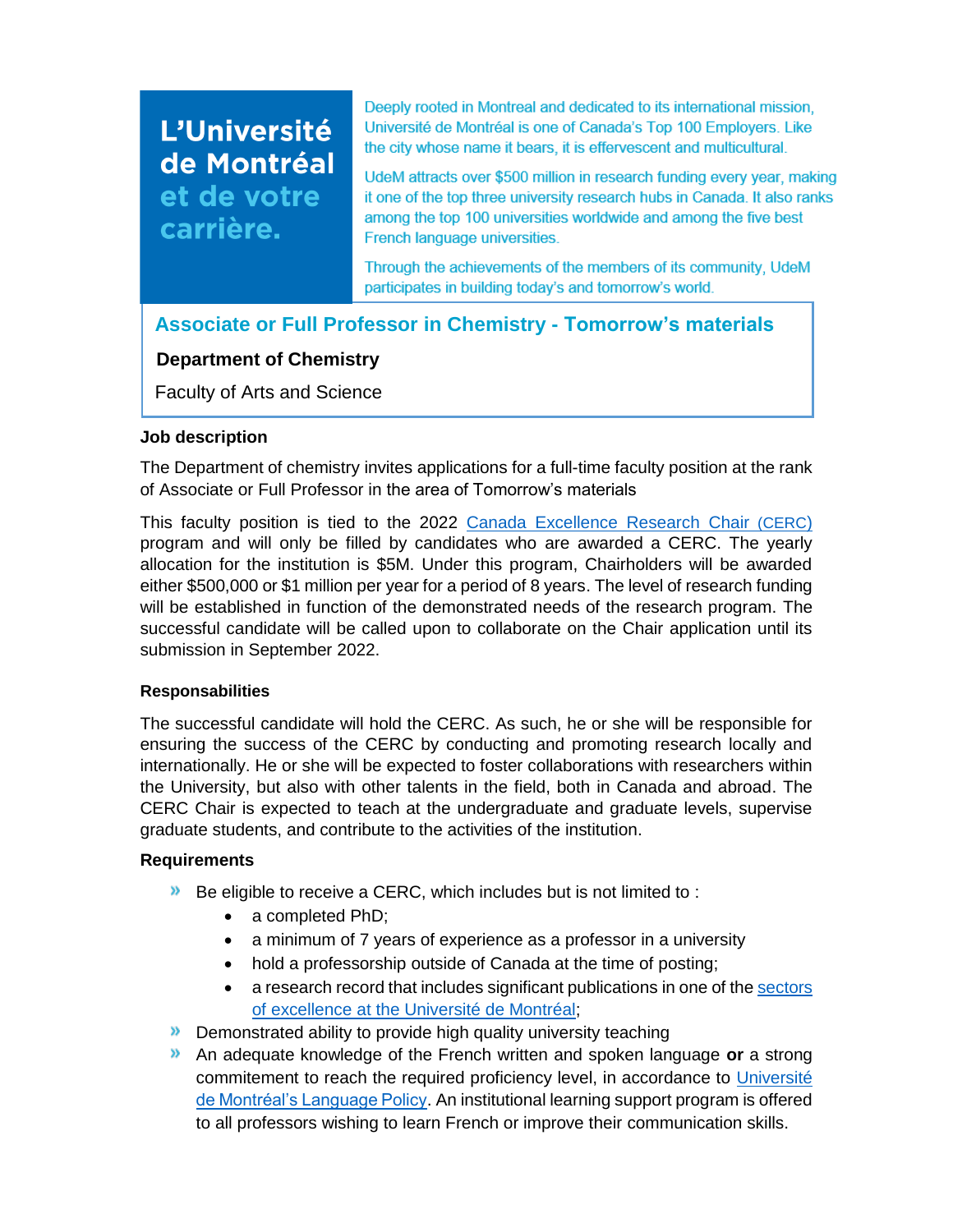#### **How to submit your application**

The application file sent to the Department Chair should contain the following documents:

- A cover letter; application must include in the cover letter one of the following statements: "I am a citizen/ permanent resident of Canada." or "I am not a citizen or permanent resident of Canada."
- A research statement for a CERC (approximately one page)
- Your curriculum vitæ;
- **Recent publications or research papers;**
- **Three letters of recommendation are also to be sent directly to the Department** Chair by the referees

Applications and letters of recommendation must be submitted **by email no later than April 30th, 2022 to** :

#### **Andreea R. Schmitzer/ Chair**

Department of Chemistry, Faculty of Arts and Science Email : [ar.schmitzer@umontreal.ca](mailto:ar.schmitzer@umontreal.ca) and [direction@chimie.umontreal.ca](mailto:direction@chimie.umontreal.ca) Website : www.chimie.umontreal.ca

| Reference number            | FAS 03-22/31                                                                       |
|-----------------------------|------------------------------------------------------------------------------------|
| <b>Application deadline</b> | From March 30 <sup>th</sup> to April 30 <sup>th</sup> , 2022, inclusively          |
| <b>Salary</b>               | Université de Montréal offers competitive salaries and a<br>full range of benefits |
| <b>Starting date</b>        | No later than 12 months after the Chair is awarded                                 |

#### **Additional information about the position**